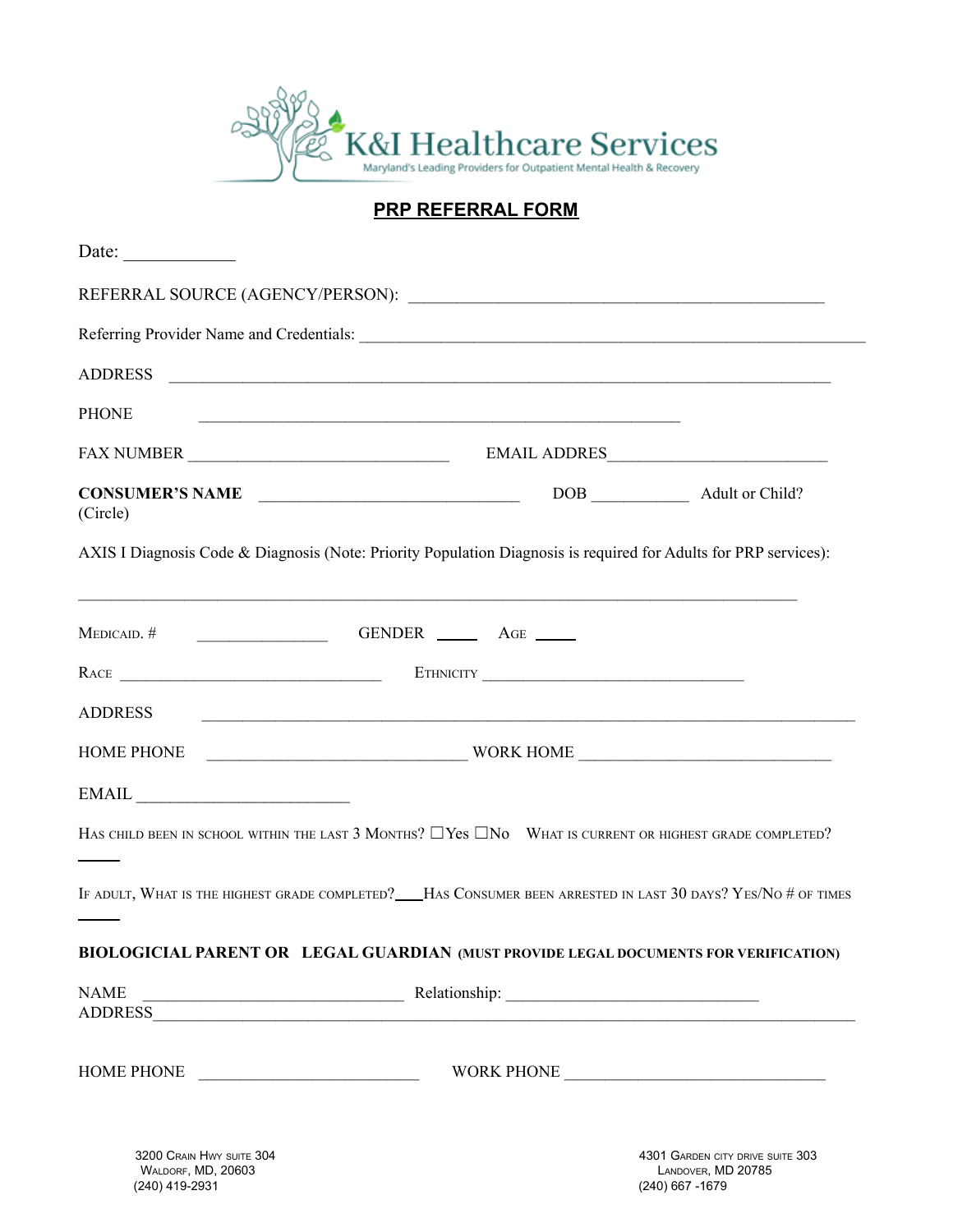|                                                                           | EMERGENCY CONTACT (IF DIFFERENT THAN LEGAL GUARDIAN) ____________________________                                                                                                                                                         |
|---------------------------------------------------------------------------|-------------------------------------------------------------------------------------------------------------------------------------------------------------------------------------------------------------------------------------------|
|                                                                           |                                                                                                                                                                                                                                           |
|                                                                           |                                                                                                                                                                                                                                           |
|                                                                           |                                                                                                                                                                                                                                           |
| PREFERRED METHOD OF SERVICE DELIVERY (CHECK ALL THAT APPLY)               | $\Box$ IN PERSON $\Box$ VIRTUAL $\Box$ HYBRID (BOTH VIRTUAL AND IN PERSON)                                                                                                                                                                |
|                                                                           |                                                                                                                                                                                                                                           |
|                                                                           |                                                                                                                                                                                                                                           |
| INFORMATION, COURT REPORTS, SOCIAL SUMMARIES, PREVIOUS EVALUATIONS, ETC.) | <b>BRIEF DESCRIPTION OF PROBLEM</b> (ATTACH SEPARATE SHEET IF NECESSARY. PLEASE FORWARD MEDICAL & BEHAVIORAL                                                                                                                              |
| ANY URGENT OR EMERGENCY NEEDS:                                            | <u> 1989 - Johann Harry Harry Harry Harry Harry Harry Harry Harry Harry Harry Harry Harry Harry Harry Harry Harry</u>                                                                                                                     |
|                                                                           | SUBSTANCE ABUSE? YES $\Box$ NO $\Box$ IF YES, ACTIONS TAKEN (I.E REFERRAL)                                                                                                                                                                |
|                                                                           |                                                                                                                                                                                                                                           |
|                                                                           | Referring Provider's Printed Name and Credentials: ______________________________                                                                                                                                                         |
| Consumers Signature:                                                      | Date:                                                                                                                                                                                                                                     |
|                                                                           | Legal Guardian Signature (required for minors): ________________________________<br>Date:                                                                                                                                                 |
|                                                                           |                                                                                                                                                                                                                                           |
|                                                                           | Consumer signature required below for Release of Information for referring clinician and agency to communicate for<br>optimal mental health care. This communication permission will expire one year from the date below and can include: |

- treatment plans
- diagnostic assessments
- insurance updates
- identification forms

Consumers Signature: \_\_\_\_\_\_\_\_\_\_\_\_\_\_\_\_\_\_\_\_\_\_\_\_\_\_\_\_\_\_\_\_\_\_\_\_\_\_\_\_\_\_\_\_\_\_\_\_\_\_\_\_\_\_\_\_\_\_\_\_\_\_\_\_\_\_\_\_\_\_\_\_\_\_\_\_\_\_\_

Date:  $\frac{1}{\sqrt{1-\frac{1}{2}}}\frac{1}{\sqrt{1-\frac{1}{2}}}\frac{1}{\sqrt{1-\frac{1}{2}}}\frac{1}{\sqrt{1-\frac{1}{2}}}\frac{1}{\sqrt{1-\frac{1}{2}}}\frac{1}{\sqrt{1-\frac{1}{2}}}\frac{1}{\sqrt{1-\frac{1}{2}}}\frac{1}{\sqrt{1-\frac{1}{2}}}\frac{1}{\sqrt{1-\frac{1}{2}}}\frac{1}{\sqrt{1-\frac{1}{2}}}\frac{1}{\sqrt{1-\frac{1}{2}}}\frac{1}{\sqrt{1-\frac{1}{2}}}\frac{1}{\sqrt{1-\frac{1}{2}}}\frac{1}{\$